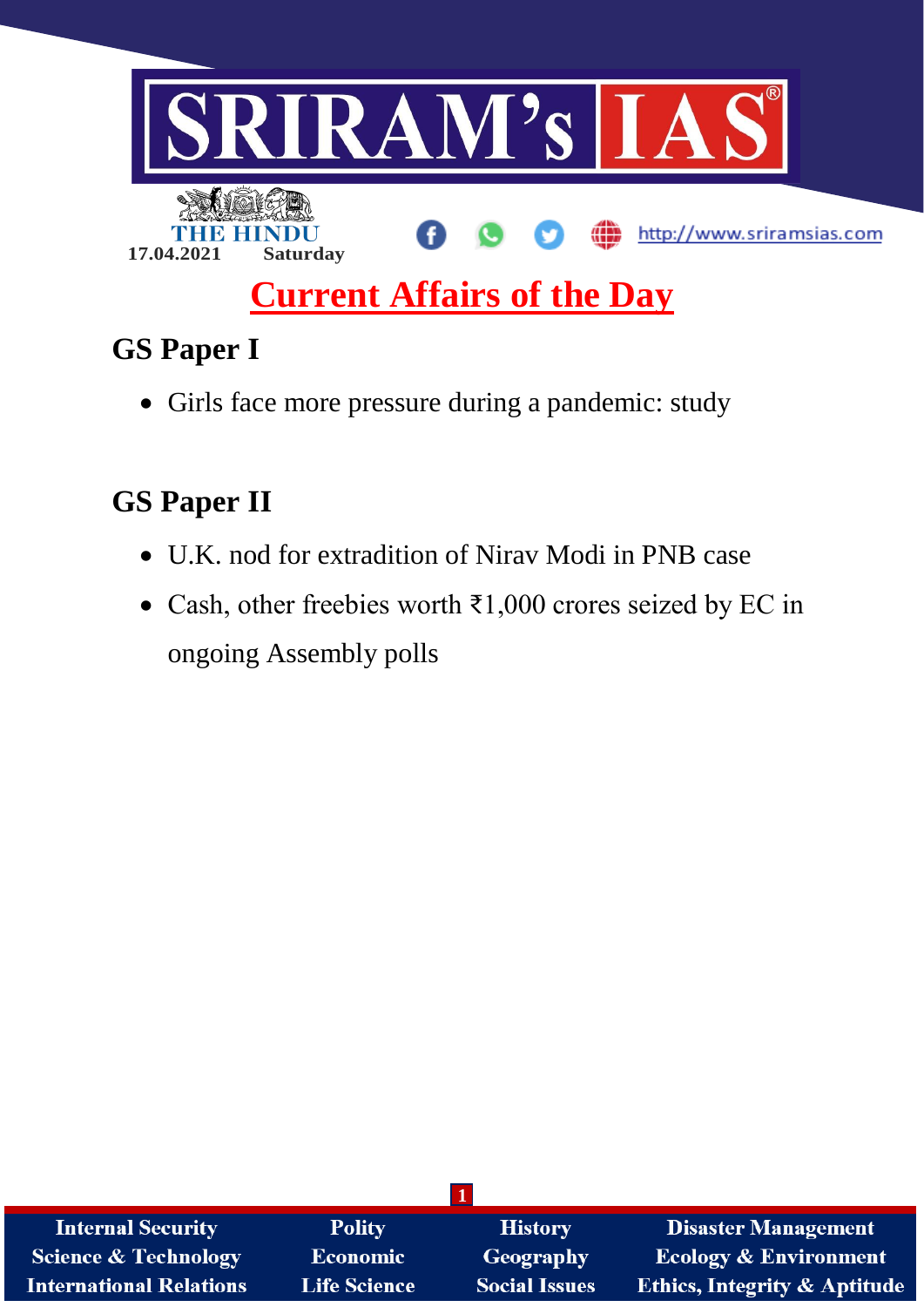

The U.K.'s Home Department has approved the extradition of diamond merchant Nirav Modi to India in connection with the ₹13,758 crores Punjab National Bank (PNB) fraud, about two months after the Westminster Magistrates' Court in London ruled that a prima facie case was made out against him.

#### **Highlights:**

- 1. The accused now has the legal recourse of approaching the U.K. High Court within 14 days to seek permission for moving an appeal against the Secretary of State's decision.
- 2. Unless there is an appeal, a requested person must be extradited within 28 days of the Secretary of State's decision to order extradition (subject to any appeal) according to the U.K. government's website.
- 3. The CBI had registered the first case against the diamond merchant and others in 2018, alleging that they cheated the PNB of about ₹6,498 crores by getting Letters of Undertaking (LoUs) issued fraudulently to overseas banks for securing buyer's credit in favour of his three firms.

### **Cash, other freebies worth ₹1,000 crores seized by EC in ongoing Assembly polls**

The Election Commission of India on Friday said it had seized cash, liquor, drugs, precious metals and other freebies worth ₹1,001.43 crores meant for distribution to voters in the ongoing Assembly elections. "Seizures crossed ₹1,000 crores for the first time in any Assembly electoral process," the ECI said in a statement.

#### **Highlights:**

- 1. In 2016 for the five Assembly elections, the total seizures were only ₹225.77 crores. When asked about FIRs filed against those involved and the details of political parties and individuals involved, the EC spokesperson did not respond.
- 2. Association for Democratic Reforms said the ECI may not necessarily know which parties are responsible. When the ECI comes across cash, drugs or other freebies, they seize the items. They should confiscate the vehicles and file FIRs.

| <b>Internal Security</b>        | <b>Polity</b>       | <b>History</b>       | <b>Disaster Management</b>              |  |  |
|---------------------------------|---------------------|----------------------|-----------------------------------------|--|--|
| <b>Science &amp; Technology</b> | <b>Economic</b>     | Geography            | <b>Ecology &amp; Environment</b>        |  |  |
| <b>International Relations</b>  | <b>Life Science</b> | <b>Social Issues</b> | <b>Ethics, Integrity &amp; Aptitude</b> |  |  |